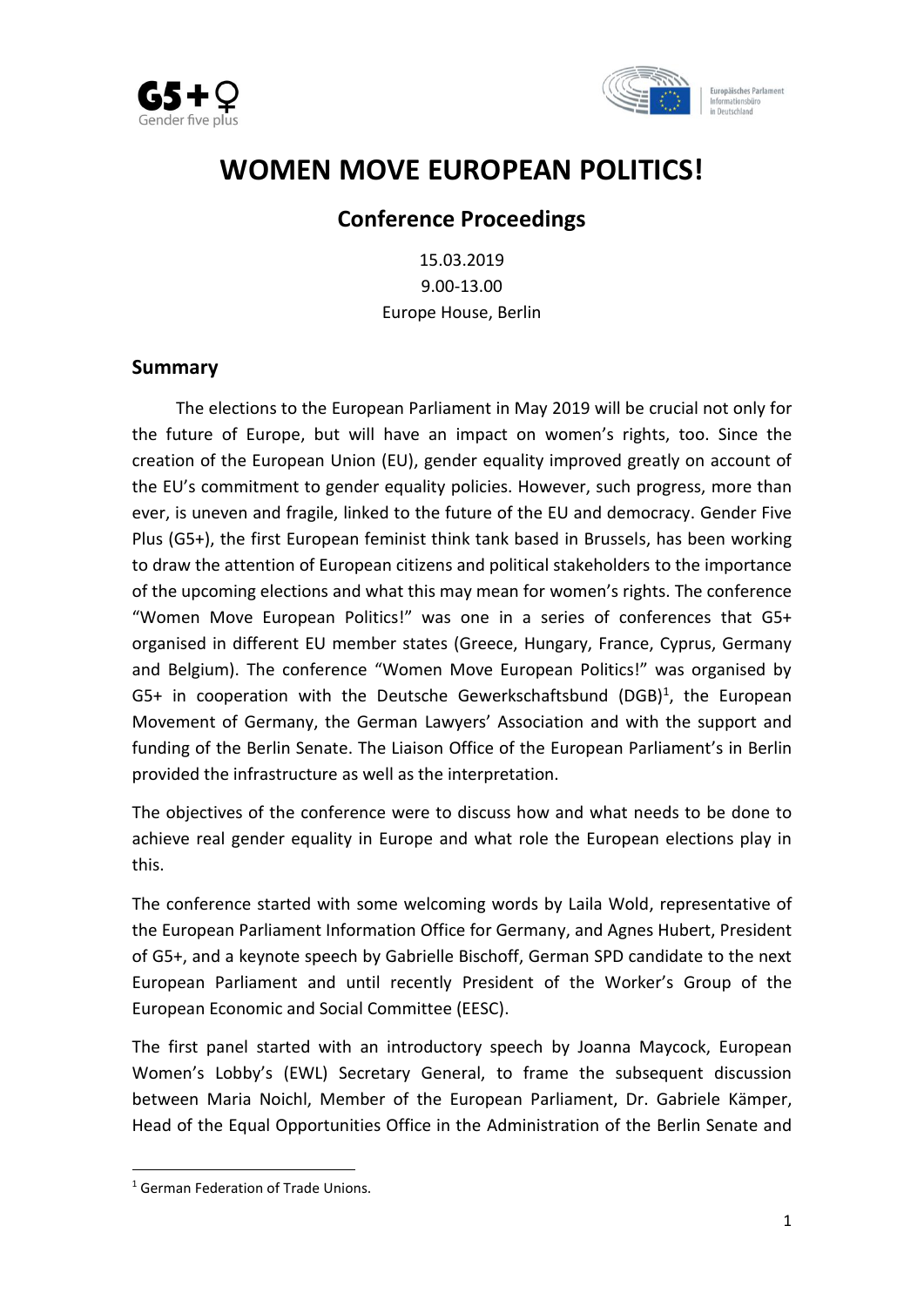



Brigitte Triems, President of the Democratic Women's League, about what "Europe does for women". The second panel benefitted from an introductory input by Alazne Irigoien, researcher and author of the G5+ study ["European Parliament's elections](https://docs.wixstatic.com/ugd/530efa_2a575f9fa3dc45afb68e4ffb516fef30.pdf)  [2019: towards parity democracy in Europe](https://docs.wixstatic.com/ugd/530efa_2a575f9fa3dc45afb68e4ffb516fef30.pdf)", which reconsidered the concept of parity democracy in the current EU political context and provided a list of recommendations to foster gender balance and gender policies in the EU.

The lively panel discussion, which followed sparked comments from Franziska Brantner, Member of the Bundestag and European Spokesperson for The Greens, Dr. Christine Rabe, representative of the Landesfrauenrat Berlin, Dr. Adriana Lettrari, member of European Movement Germany (EBD), winner of the European Women in Germany and Fürstenberg Institute, and Margarete Hofmann, Vice President djb a., djb Commission of International and European Law and Vice President European Women Lawyers Association (EWLA), and focused on the question of "What women want from Europe?". Barbara Helfferich and Joanna Tachmintzis of G5+ moderated the panels.

While all the speakers argued for the need to vote in the European elections for candidates that are committed to gender equality, and especially for women candidates given the persistent under-representation of women in the Parliament, in politics and in decision-making positions in general, they also had to answer some critical and incisive questions from the audience, which provided for a lively debate.

Many of the speakers noted the concrete threats coming from the far right and its anti-democratic regimes who argue against a supposed "gender ideology" and for "traditional family" policies. Others also remarked the lack of commitment to advance gender equality in some of the previous governments, which were not of far-right ideology. Some of the speakers provided a European perspective of the issue while some focused on the relations of the EU and local and national institutions and politics. They all agreed that there is no future for Europe without the active and equal participation of women, and that women need to build and shape the European Union together with men.

## **Speaker's contributions**

**Laila Wold**, representing the Europe House and the European Parliament Information Office for Germany, welcomed all the participants. She mentioned that the principle of gender equality was established in the Lisbon Treaty and that gender equality was a core value of the EU. However, she regretted the current under-representation of women in the European Parliament. She explained the volunteer-based and crossmember states European Parliament's campaign: #ThisTime [I'mVoting](https://www.thistimeimvoting.eu/) and encouraged participants to join it by motivating other people to go vote.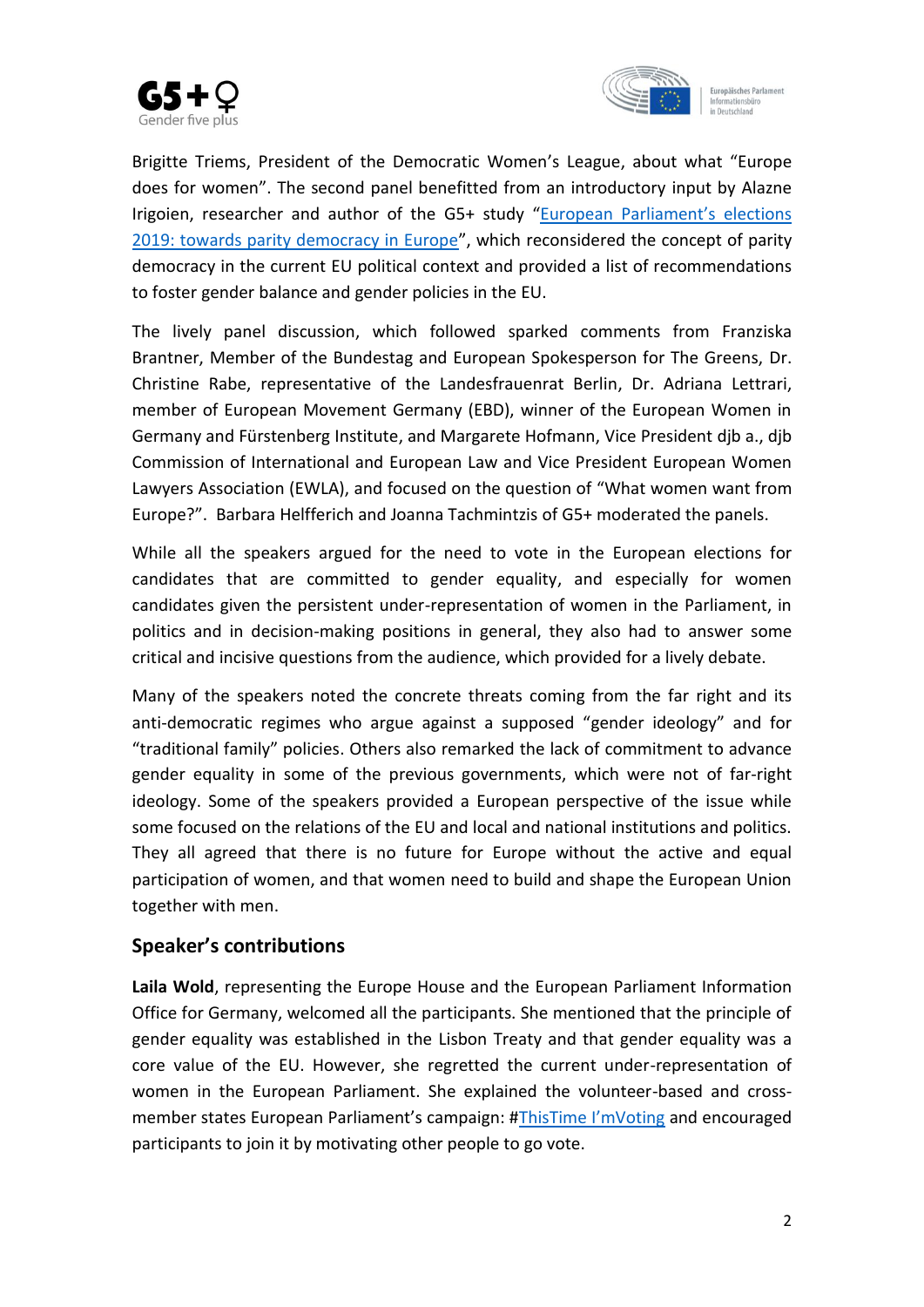



**Agnes Hubert**, President of G5+, explained what G5+ was and why the European Parliament's elections were of special interest to the organisation. As populist and farright political parties have met with increased support during the last years, not only in the East of Europe but also in the West, G5+ is concerned about the impact in the actual emancipation of women in Europe. She warned about the possibility of these political parties being consolidated as the third force within the European Parliament, after the elections in May. She explained that such a position would give them a defining role in some EU negotiations and parliament resolutions to the detriment of women's rights. The reason why G5+ has organised a series of conferences in different EU members states (Greece, Hungary, France, Germany, Cyprus, Belgium) is both to raise awareness on the role of the European parliament in furthering EU gender equality policies but also to listen to women in the Member states.

**Gabrielle Bischoff**, German SPD candidate to the next European Parliament and until recently President of the Worker's Group of the European Economic and Social Committee (EESC), was the keynote. She called for a new wave of cooperation among women and people committed to gender equality in the EU, echoing the past suffragist's movement, which was a successful and cross-national collective experience. She stated that gender equality is not just the "cherry on the cake", something that we work on when in good times; but on the contrary, it should always be fought for. She said that the EU should see equality as an issue connected to the well-being of its people and therefore, take responsibility for it. She called for a mobilization of the feminist, pro-gender equality and pro-democracy electorate. She said that this mobilisation is needed to enable the EU's "renaissance". She demanded the EU reinforced by taking women's rights seriously and that Europe is not possible without women. She encouraged people to vote and to motivate others to vote in the upcoming elections the European Parliament.

**Joanna Maycock,** Secretary General of the European Women's Lobby (EWL), opened the first Panel discussion "What does Europe offer women?" by providing an input speech. She talked about the long-standing  $50/50$  EWL campaign for parity in the European Parliament, which is also a campaign to push for a gender balance in the leadership positions of all the EU institutions. She mentioned the progress on gender equality during the six decades of EU action, but explained how for a decade now, gender equality in Europe has stagnated. All too often, she said, initiatives by the European Commission and Parliament for fostering gender equality have been blocked in the Council of Ministers, that is by the EU Member States. She was concerned about the shift in the narrative as well as strategy by the far-right populists: no longer calling for a break-up of the EU but seeking to shape the future of Europe in their image. She explained the necessity to bring gender equality back into the core of European policies, most importantly at a time when the future of Europe is being discussed. She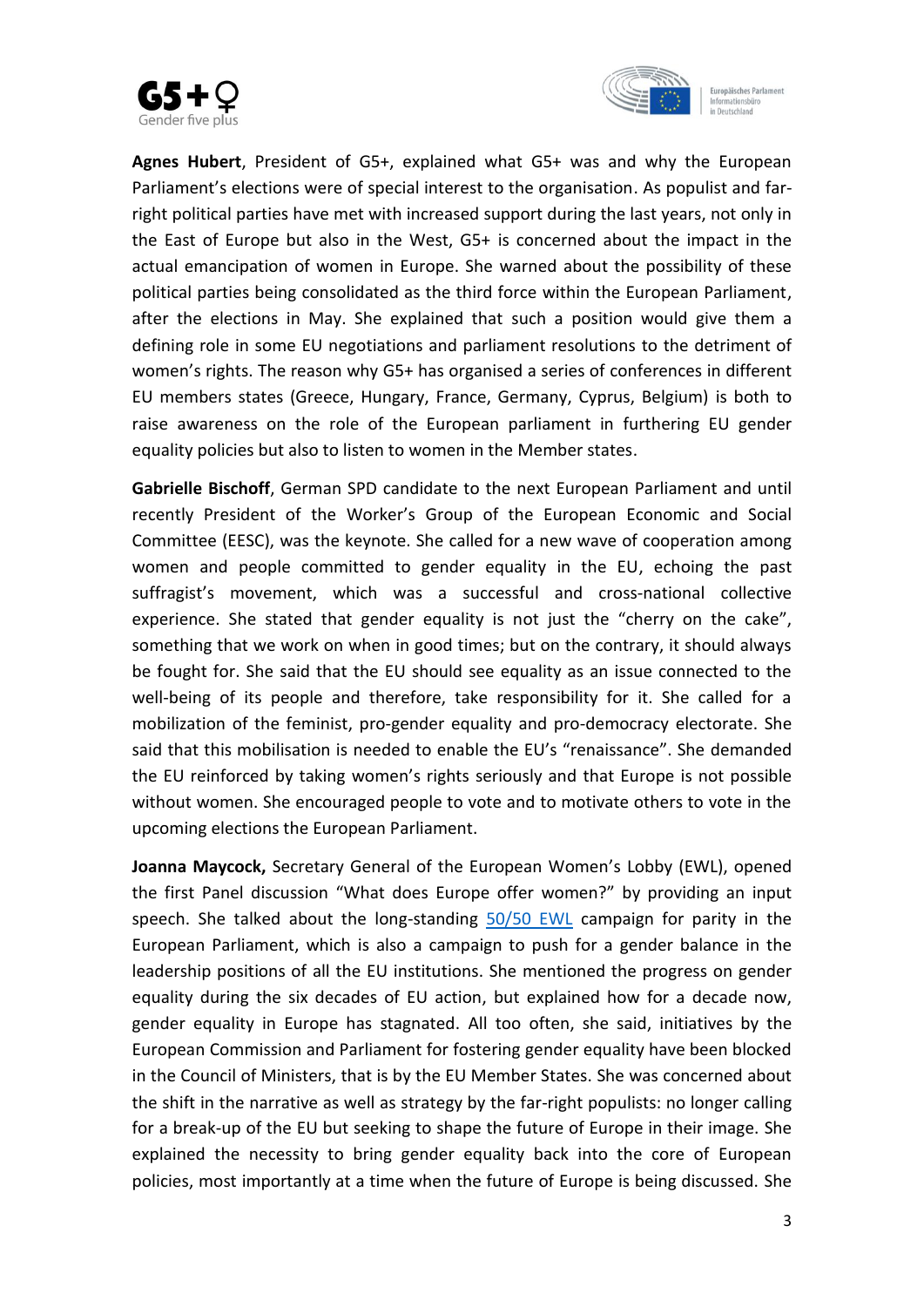



asserted that women must be at the heart of the Future of Europe debate and that there is no Future of Europe without Women.

**Maria Noichl**, Member of the European Parliament, talked about her work in the Committee on Women's Rights and Gender Equality of the European Parliament. She explained how the work of the committee is important to try to integrate the gender perspective in EU policy-making and legislation. As a cross-sectional body, the Committee provides its opinions on issues such as international trade agreements, women in the rural areas, digitalization, etc. However, she criticized the stagnation and lack of strong commitment to gender equality of the whole European Parliament and the European Commission. While there have been some great initiatives such as the [#MeTooEP,](https://metooep.com/) a lot needs yet to be done. Indeed, she noted that there is a backlash on gender equality on a daily basis. She also remarked that there has been a change in the political style at the European Parliament and in EU politics in general. The political style is now much more aggressive, confrontational, more "masculine" and egodominated, something that is of great concern. Maria underlined the importance of building a partnership-based political style. She also encouraged people to vote for feminist and gender equality-defender candidates.

**Dr. Gabriele Kämper**, Head of the Equal Opportunities Office in the Administration of the Berlin Senate, provided input from the local level. She noted how important the EU is for municipalities like Berlin. Gabriele explained that the European Social Fund, in particular, is key to developing several programmes at the local level: for example, the Berlin Women's Computer Centre, which offers IT courses to women of the city. She explained how the EU had also helped the city on implementing the principle of gender mainstreaming and gender budgeting. EU legislation on violence against women was also relevant providing a firm legal basis to act upon. She demonstrated how and why the city of Berlin has benefited from the EU.

**Brigitte Triems**, President of the Democratic Women's League, focused on the threat of the far-right movement in Europe. She expressed great worries about current antiequality political agenda and warned that women's rights should never be taken for granted. Brigitte explained how the far right was getting organised (with the support of Steve Bannon) and no longer wants to dissolve the EU but to reform it to shape it in its own terms. She also provided some prognoses about the increased support of far-right political parties everywhere in Europe: France, Spain, Poland, Italy, and others and noted that it is not a "trend" but something that has been developing over the last decades. She insisted on the importance of informing the citizens about how bad the situation is, as the support for these parties means a backlash on women's rights. She encouraged people to go to vote for a non-far-right political party committed to gender equality and women's rights.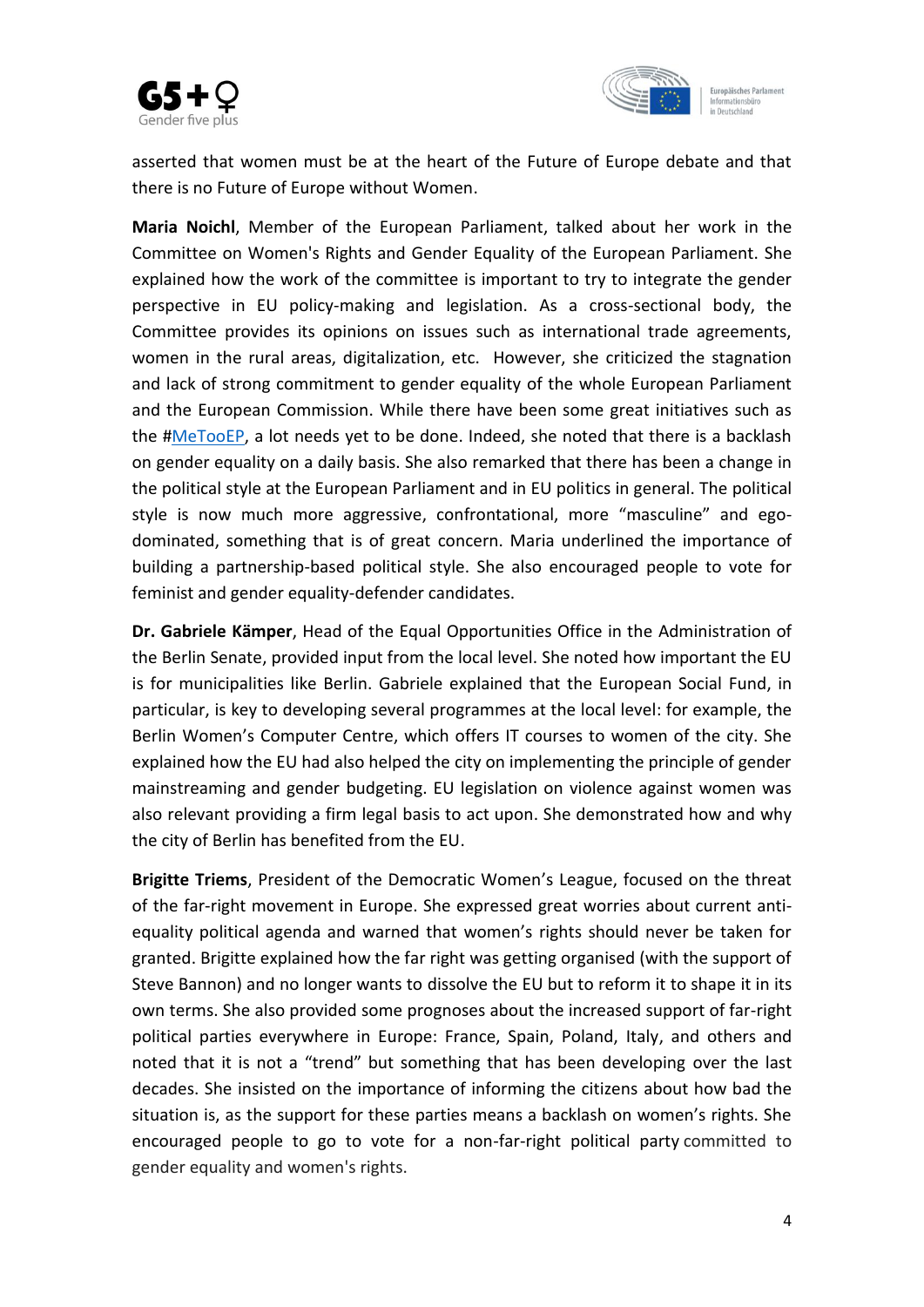



#### **Questions and comments of the audience**

People from the audience showed concern about the backlash on abortion rights. They also noted the instrumentalization of women that some far-right political parties and religious groups do to foster their anti-immigration agenda with the argument of wanting to protect women from migrant men. The issue of the rights of migrant women was also raised. For example, girls with headscarves find themselves attacked, both as women and muslims.

**Alazne Irigoien, researcher on gender equality,** opened the second panel discussion "What do women expect from Europe?" by providing an input speech. She presented the report she authored with G5+ on the European Parliament's elections in 2019 and parity democracy. She focused on the need to build a system of parity democracy in Europe, especially in the current political European context. She provided some input on how we understand democracy and why gender equality should be a prerequisite, rather than a mere consequence of the established democracies. Given that the EU has declared gender equality as an official objective, the EU has not only the legitimate right to fight for it, but it has the responsibility to do so. She argued that the EU needs to put gender equality as the first political priority on the agenda and develop strong gender policies with accountability. In the current European political context and upcoming elections to the European Parliament, there is a risk that the number of women MEPs and women in other EU decision-making positions will fall, as well as to move backwards in the protection of women's rights within the EU. The rise of the far right and their anti-equality and anti-democratic positions spell these as negative consequences for gender equality and women's representation.

**Franziska Brantner**, Member of the Bundestag and European Spokesperson for The Greens, also provided her insights. She noted that European surveys show that women in Europe are very concerned about equal pay. Unfortunately, with the rise of the farright, she postulated that there was a risk that the European Commission will not be doing much to promote equality issues for the next 5 years. She referred to two major sexist attacks against women in the current context: the first one is the "mother policy" that some governments, such as the Hungarian, have undertaken; and the second one is the double burden many women face, as they need to work both at home and in the labour market. Franziska also remarked the far-right's discourse, which is based on a "win or lose" logic. The other parties and democratic forces should not take up this kind of discourse when talking about Europe, but on the contrary, should focus on the general improvements that Europe has brought since the establishment of the Union.

**Dr. Christine Rabe**, representative of the Landesfrauenrat Berlin, gave both a European and local perspective. She said that gender equality, democracy, freedom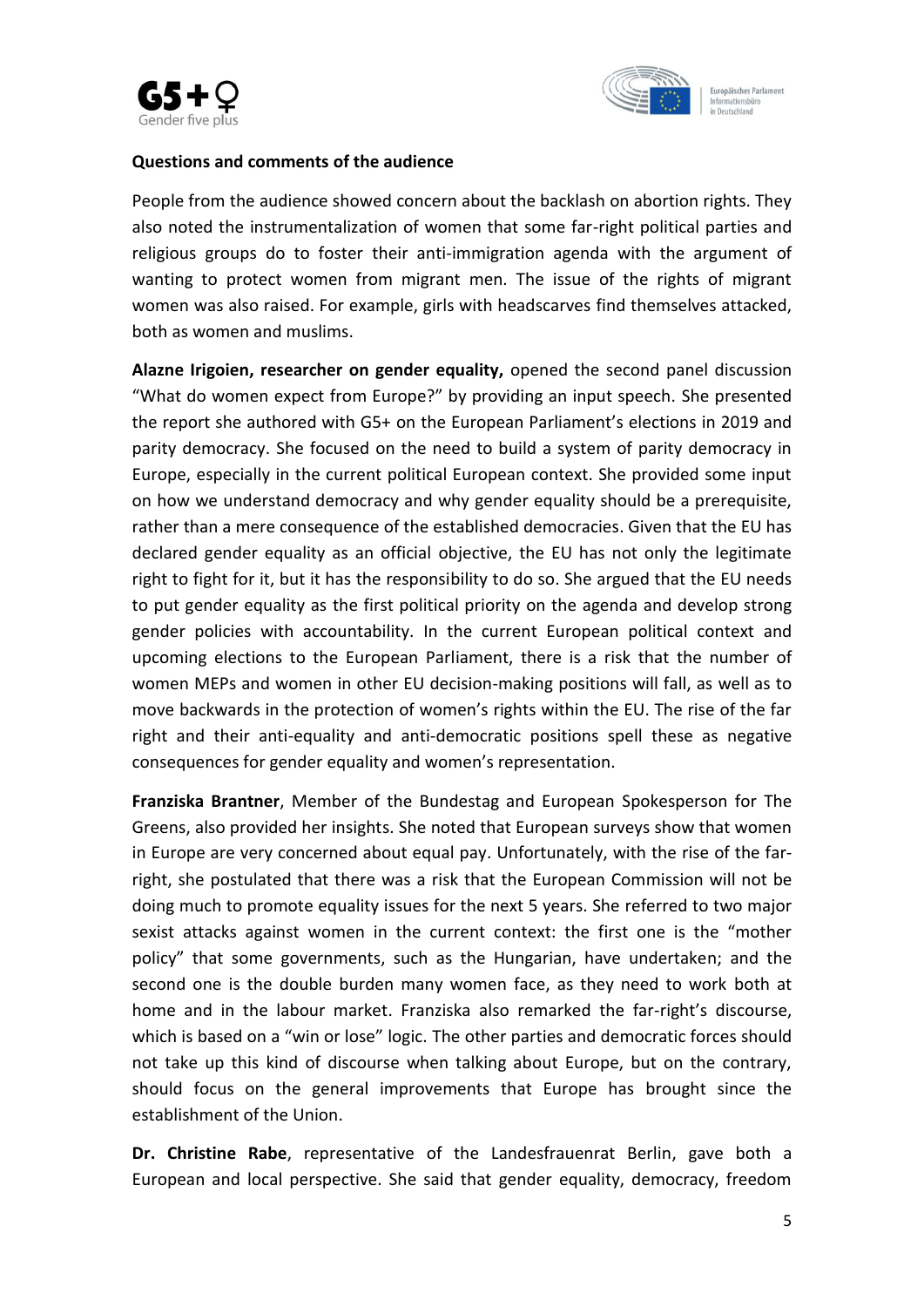



and the rule of law are the EU's community values and as such, how they are part of the political identity of the EU. She said that women were expecting more actions on equality issues from the EU. Notably, gender equality in all offices and for all mandates at all decision-making levels in the EU, consistent gender mainstreaming, gender budgeting, an equal pay law and special guidelines on issues such as violence against women, women in leadership, compatibility rules… She explained some of the different activities of the Berlin campaign for the May 26 elections and encouraged people to vote for parties that have a gender equality agenda.

**Dr. Adriana Lettrari**, European Movement Germany (EBD), winner of the European Women in Germany and Fürstenberg Institute, focused on the need to have role models that work for Europe. She emphasised the relevance of seeing women in action, women that take up leadership roles and develop projects, actions. She noted that gender equality needs many allies and that gender equality measures should be supported by many in order to be correctly implemented. She regretted that still today, gender equality remains a journey and that much more is still needed. In her view, inspiring agents can contribute a lot to advancing the gender equality agenda.

**Margarete Hofmann**, Vice President djb a.D., djb Commission of International and European Law, Vice President European Women Lawyers Association (EWLA), referred to the importance of EU legislation and EU judicial bodies, such as the European Court of Justice, which has fostered gender equality across Europe in many of its rulings. She remarked the great contributions that the European Parliament and the European Commission have made in adopting legislation that supports gender equality, such as the recently agreed work-life balance directive. However, she regretted that such initiatives are often blocked by Member States and that women's rights are facing a backlash in some Member States. She gave visibility to the work of women in the peace-building and human rights domains and stated that the EU should develop a more feminist foreign policy. She was of the view that the EU should push legislation and work on different gender equality issues, especially on the equal participation of women and men, equal pay and the pension gap, digitalization, and others.

#### **Questions and comments of the audience**

Some people in the audience wondered about the measures that could be taken to advance parity democracy. Others commented on the recent launch of the public consultation of the European Commission, where citizens are asked for their opinion on the future of gender equality as a contribution to the next strategy. Other people showed concern about the low engagement and participation of women in political parties.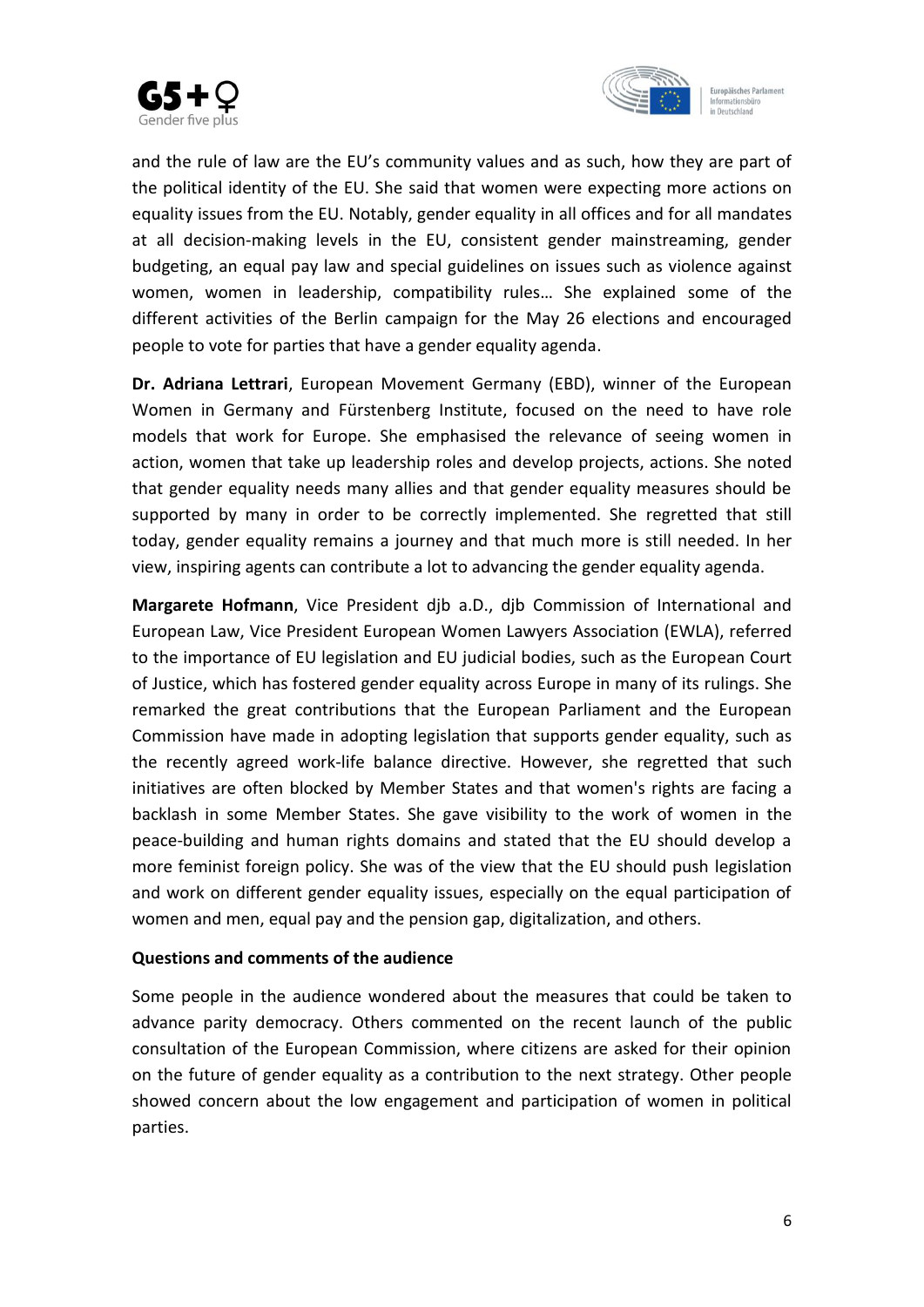



# **Key conclusions and recommendations:**

Based on the recommendations of G5+'s aforementioned study and the contributions of the speakers and the audience, the following key conclusions and recommendations can be drawn:

## **Parity democracy:**

• Against the persistent under-representation of women MEPs, adopt measures to ensure gender balance and parity in the European Parliament (i.e. legislation, quotas, rules and commitments by political parties). Ensure that the strong demands for parity democracy in the European Parliament also concern the appointments of other high-level positions of the EU institutions (presidents of the Commission and of the Council as well as high representative and governor of the ECB) and aim to achieve gender balance in the whole EU decision-making, including management and senior positions in the EU and Member states administrations. In the same line, spread the strategic benefits of increasing the number of women in political decision making so that other actors engage in promoting a system of parity democracy.

## **Gender equality policies:**

- Bring gender equality back into the core of EU policies. Implement a holistic and robust EU gender policy, which addresses gender stereotypes, education, violence against women, horizontal and vertical segregation in the labour market, the valuing and sharing of caring activities and other issues, in addition to parity democracy. In particular, upgrade the current *Strategic Engagement on Gender Equality* and adopt a binding and accountable instrument to advance gender equality.
- Re-establish a specific gender budget line and more dedicated institutional bodies in the European Commission: for example, a commissioner for Gender equality, a group of commissioners to overview mainstreaming. Create binding instruments and allow human and financial resources to mainstream gender equality into all EU policies, including budget (gender budgeting) and economic policies.

## **Gender equality legislation**:

• Adopt EU legislation on different gender equality issues, especially on the equal participation of women and men, the pension gap, digitalization, equal pay, migrant women and women from diverse ethnic and religious minorities, and others, and assure accountability.

## **EU values:**